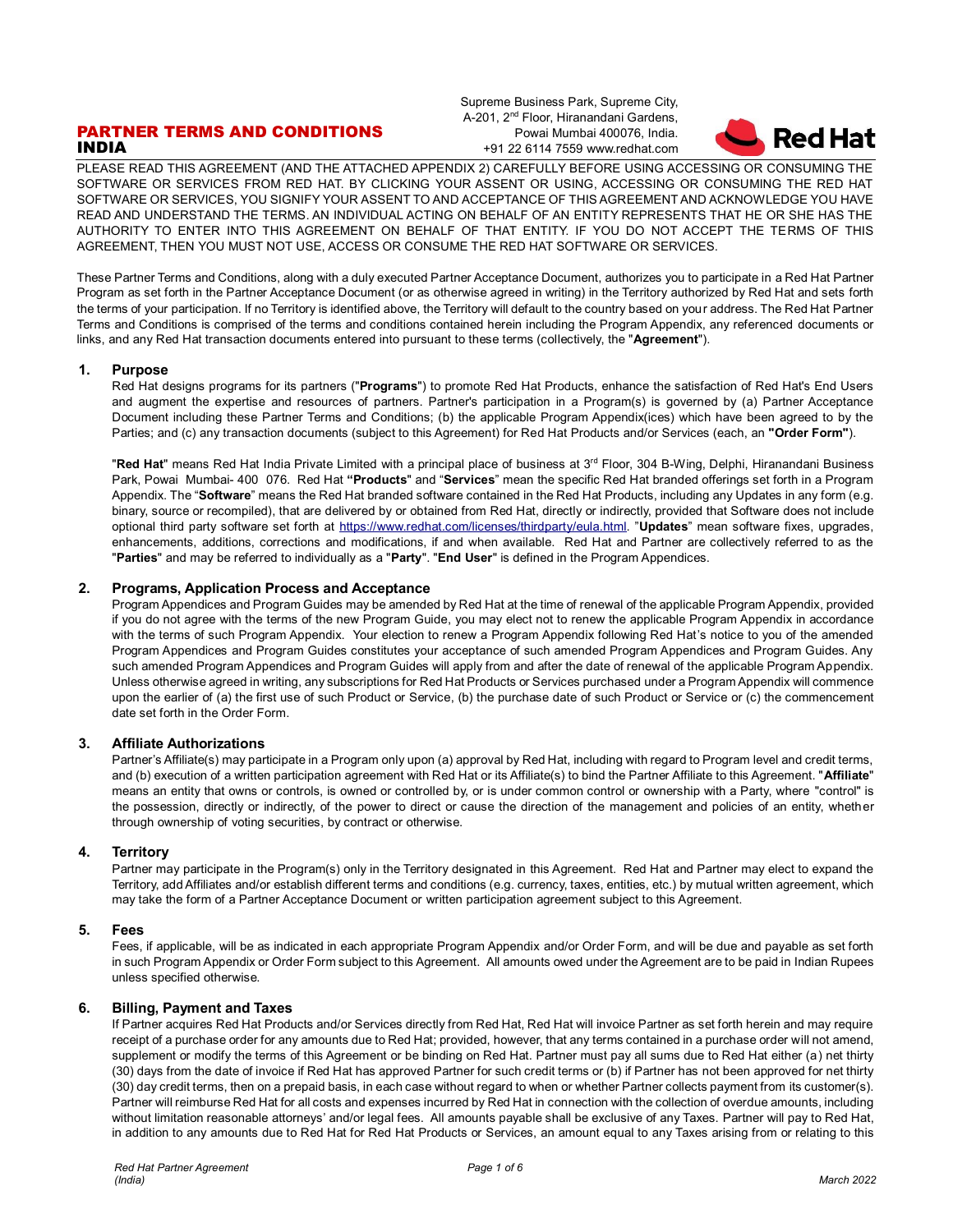Agreement that are paid or are payable by Red Hat unless Partner presents Red Hat with a valid tax exemption or resale certificate. "**Taxes**" means any form of taxation of whatever nature and by whatever authority imposed, exclusive of any taxes based on the net income of Red Hat. In the event of a cross-border transaction, if Partner is required under any applicable law or regulation, domestic or foreign, to withhold or deduct any portion of the payments due to Red Hat, then the sum payable to Red Hat will be increased by the amount necessary for Red Hat to receive an amount equal to the sum it would have received had no withholdings or deductions been made. The Parties will work together in good faith to minimize adverse tax consequences created by cross-border transactions. Any payments more than thirty (30) days past due will be subject to a late fee of one and one-half percent (1½%) per month, or the maximum rate allowable by law, whichever is less.

# **7. Verifications**

Directly from Red Hat, during the Term and for at least two (2) years thereafter, Partner will keep and maintain commercially reasonable written records regarding Partner's use and distribution of the Red Hat Products and Services and business activities related to the Program(s) ("**Records**"). Red Hat may, at its own expense, verify the Records to determine Partner's compliance with this Agreement. This verification may take the form of requests for information, documents or records (to which Partner will respond promptly), on-site visits (for which Partner shall grant Red Hat the requisite access), or both. The Parties will act reasonably and cooperate with each other in respect of such verifications. Any on-site visit will occur during regular business hours and will not interfere unreasonably with Partner's business. For an on-site visit, Red Hat will give Partner at least thirty (30) day's prior written notice.

# **8. Trademarks**

- **8.1** The term "**Red Hat Marks"** means the trademarks owned by Red Hat or a Red Hat Affiliate that are set forth in an applicable Program Appendix. Red Hat grants Partner a non-exclusive, non-transferable, royalty-free, revocable license in the Territory and during the Term to use the Red Hat Marks solely in connection with the marketing and distribution of Red Hat Products and/or Services as permitted in this Agreement, without the right to sublicense. Partner agrees to use the Red Hat Marks only as stated in this Agreement, and in doing so, to follow the standards of quality established by Red Hat and to adhere to the trademark usage guidelines found at: <http://www.redhat.com/about/corporate/trademark/guidelines> as amended from time to time and any other trademark terms contained in a Program Appendix (the "**Red Hat Trademark Guidelines**"). Any other use of Red Hat Marks is not permitted. Partner will provide Red Hat with representative samples of the use of Red Hat Marks contained within any materials including web pages, marketing, advertising, promotional and collateral materials ("**Promotional Materials**").
- **8.2** All goodwill created by the use of Red Hat Marks by Partner is for the sole benefit of, and accrues to Red Hat. Partner acquires no right, title or interest in Red Hat Marks or the goodwill associated with them, other than the right to use Red Hat Marks in accordance with this Agreement. Partner will not challenge the validity of Red Hat Marks, nor assist anyone in challenging their validity. Partner agrees not to make any application to register any Red Hat Mark or any domain names containing a Red Hat Mark, and not to use or register any trade name, trademark, service mark, slogan, logo or domain name that is confusingly similar to, or a reference to, any Red Hat trade name, trademark or service mark during or after the Term of this Agreement. Partner may not disparage Red Hat, Red Hat Marks or Red Hat Products and Services.

## **9. Additional Requirements**

- **9.1** Red Hat reserves all rights not expressly granted in this Agreement and all rights not expressly granted to the Red Hat Products and Services (including rights under any trademarks, copyrights, patents or other intellectual property of Red Hat). Partner will not use Red Hat Products or Services to create an offering competitive with Red Hat, directly or indirectly, or, unless specifically permitted in this Agreement, for the benefit of any other person or entity or permit any third party to make such use. If Red Hat determines that any of the Red Hat Products or Services is being used (in whole or in part) by Partner in any way to (a) avoid paying fees that would otherwise be due hereunder, (b) provide Services to third parties outside of the scope of a Program or (c) create revenue without payment of fees to Red Hat for Red Hat Products or Services, Red Hat may immediately suspend performance and/or terminate this Agreement and any Program, and reserves its rights to exercise any and all legal and equitable remedies available to it.
- **9.2** For each Red Hat Product (or Partner product that incorporates a Red Hat Product or Service, in whole or in part) that Partner sells to an End User under a Program Appendix, Partner shall purchase the equivalent Red Hat Product with respect to such conditions as the term (1 or 3 years) and support level. For example, if the End User purchases a one year 24x7 support level Red Hat Enterprise Linux product from Partner, Partner shall purchase a one year Premium (24x7) Red Hat Product from Red Hat. Similarly, Partner is only authorized to resell the complete Red Hat Product it purchased and is not permitted to decouple the Red Hat Product or sell it in parts. For example, Partner will not purchase a one year Red Hat Product from Red Hat and then break it into multiple shorter increments of time for resale. Partner will work with Red Hat to ensure that its resale of Red Hat Products to End Users is consistent with the terms for the Red Hat Products purchased.
- **9.3** Without limiting the generality of Sections 9.1 or 9.2 above, Partner agrees: (i) not to modify the Red Hat Products or Services in any manner unless agreed to by Red Hat in writing and (ii) not to use or resell the Red Hat Products or Services in any manner or for any purpose not permitted by this Agreement, including, without limitation, for Partner's own internal or production use, other than as may be expressly permitted in the applicable Program Appendix or by any applicable mandatory rule of law. For certain Programs and only during the term of the Program, Red Hat may provide Partner with access to non-production, evaluation, development kits and/or not for resale (aka "**NFR**") Red Hat Products for the sole purpose of testing and/or supporting its partners and/or End Users on issues related to Partner's rights and obligations hereunder. Should Partner resell or use its access to such Red Hat Products for Partner's own internal or production use other than as expressly permitted in the applicable Program Appendix, Partner agrees to purchase the appropriate Red Hat Product(s) under Red Hat's standard terms for such resale and/or use, and to pay the applicable fee for all periods. This Agreement establishes the rights and obligations associated with Red Hat's Programs, Products and Services, and is not intended to limit Partner's rights to software code under the terms of an open source license.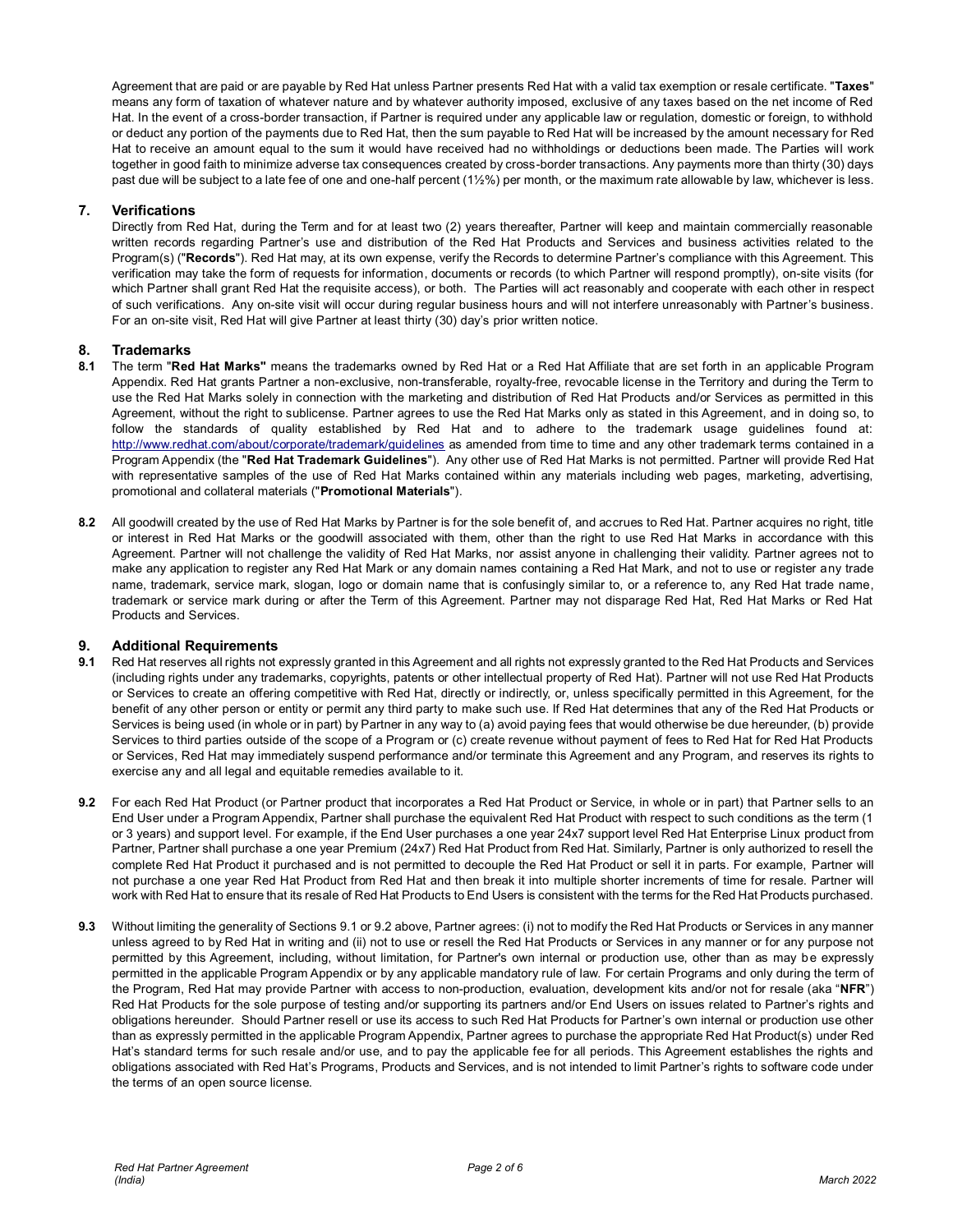# **10. Intellectual Property**

Partner agrees that all trade name, trademark, service mark, copyright, patent, trade secret, domain name and all other intellectual and industrial property rights anywhere in the world, including moral rights, and all applications, provisional applications, registrations, continuations and renewals thereof, and all associated goodwill (present or future) in and to the Red Hat Products and Services, are and will, as among the Parties, be owned by and vested in Red Hat or its licensors, notwithstanding any use of terms such as "purchase," "sale" or the like within this Agreement. Red Hat may provide access to third party software programs with the Red Hat Software that are not part of the Red Hat Software. These third party programs are (a) not required to run the Red Hat Software, (b) provided as a convenience, and (c) subject to their own license terms. The license terms either accompany the third party software programs and/or may be viewed at [http://www.redhat.com/licenses/thirdparty/eula.html.](http://www.redhat.com/licenses/thirdparty/eula.html) If Partner does not agree to abide by the license terms for the third party software programs, then Partner may not install, use or distribute them.

## **11. Limited Warranties, Limitation of Liability, Disclaimer of Damages and Insurance and Indemnity**

- **11.1 General Representations and Warranties.** Red Hat represents and warrants that: (a) the Services will be performed in a professional and workmanlike manner by qualified personnel; (b) it has the authority to enter into this Agreement with Partner; and (c) to Red Hat's knowledge, Red Hat branded Software does not, at the time of delivery to Partner, include malicious code for the purpose of damaging or corrupting the Software.
- **11.2 Disclaimer of Warranties.** EXCEPT AS SET FORTH IN SECTION 11.1 ABOVE, TO THE MAXIMUM EXTENT PERMITTED BY APPLICABLE LAW, THE RED HAT PRODUCTS AND SERVICES ARE PROVIDED "AS IS" AND WITHOUT WARRANTIES OR CONDITIONS OF ANY KIND, INCLUDING IMPLIED WARRANTIES OF MERCHANTABILITY, NON-INFRINGEMENT AND FITNESS FOR A PARTICULAR PURPOSE. Partner will make no representations or warranties on behalf of Red Hat regarding the Red Hat Products or Services in connection with the distribution of the Red Hat Products or Services or otherwise.
- **11.3 Limitation of Liability.** TO THE MAXIMUM EXTENT PERMITTED BY APPLICABLE LAW, FOR ALL EVENTS AND CIRCUMSTANCES, RED HAT'S AND ITS AFFILIATES' AGGREGATE AND CUMULATIVE LIABILITY TO PARTNER AND ITS AFFILIATES ARISING OUT OF OR RELATING TO THIS AGREEMENT AND ANY ORDER FORM HEREUNDER, INCLUDING WITHOUT LIMITATION ON ACCOUNT OF PERFORMANCE OR NON-PERFORMANCE OF OBLIGATIONS, REGARDLESS OF THE FORM OF THE CAUSE OF ACTION, WHETHER IN CONTRACT, TORT (INCLUDING, WITHOUT LIMITATION, NEGLIGENCE), STATUTE OR OTHERWISE WILL BE LIMITED TO DIRECT DAMAGES AND WILL NOT EXCEED THE TOTAL AMOUNT PAID TO RED HAT AND ITS AFFILIATES BY PARTNER AND ITS AFFILIATES UNDER THIS AGREEMENT DURING THE TWELVE (12) MONTHS PRECEDING THE FIRST EVENT GIVING RISE TO LIABILITY FOR THE RED HAT PRODUCT OR SERVICE THAT IS THE SUBJECT MATTER OF THE CLAIM OR U.S. \$5,000.00, WHICHEVER IS GREATER. THE FOREGOING LIMITATION SHALL NOT APPLY TO CLAIMS FOR BODILY INJURY (INCLUDING DEATH) AND DAMAGE TO TANGIBLE PERSONAL PROPERTY CAUSED BY THE NEGLIGENCE OF RED HAT OR ITS EMPLOYEES.
- **11.4 Disclaimer of Damages.** NOTWITHSTANDING ANYTHING TO THE CONTRARY CONTAINED IN THIS AGREEMENT OR ANY ORDER FORM, TO THE MAXIMUM EXTENT PERMITTED BY APPLICABLE LAW, IN NO EVENT WILL RED HAT OR ITS AFFILIATES BE LIABLE TO THE PARTNER OR ITS AFFILIATES FOR: ANY CLAIM BASED UPON A THIRD PARTY CLAIM; ANY INCIDENTAL, CONSEQUENTIAL, SPECIAL, INDIRECT, EXEMPLARY OR PUNITIVE DAMAGES, WHETHER ARISING IN TORT, CONTRACT, OR OTHERWISE; OR FOR ANY DAMAGES ARISING OUT OF OR IN CONNECTION WITH ANY MALFUNCTIONS, DELAYS, LOSS OF DATA, LOST PROFITS, LOST SAVINGS, INTERRUPTION OF SERVICE, LOSS OF BUSINESS OR ANTICIPATORY PROFITS, EVEN IF RED HAT OR ITS AFFILIATES HAVE BEEN ADVISED OF THE POSSIBILITY OF SUCH DAMAGES. Without limiting the generality of the foregoing disclaimer, Red Hat Products and Services are not specifically designed, manufactured or intended for use in (a) the planning, construction, maintenance, control or direct operation of nuclear facilities, (b) aircraft navigation, control or communication systems, weapons systems or (c) direct life support systems. Partner agrees that it is solely responsible for the results obtained from the use of the Red Hat Products and Services.
- **11.5 Insurance and Indemnity.** Partner shall put in place and at all times maintain during the Term and for two (2) years thereafter, at its own cost and expense, appropriate and sufficient commercial general liability insurance with a reputable insurance company to cover the activities of Partner contemplated in this Agreement. The premiums for these policies of insurance shall be the responsibility of Partner. Upon request, Partner will provide Red Hat certificates of insurance for all insurance coverage**.** Partner will indemnify and hold harmless Red Hat from any and all liability, losses, costs, damages or expenses, including reasonable attorney's, solicitor's or legal fees and costs, resulting from or arising out of third party demands or claims against Red Hat relating to any of Partner's actions including, but not limited to, performance or non-performance under this Agreement.

# **12. Publicity and Confidentiality**

- **12.1 Publicity.** Partner will keep confidential and will not disclose, market or advertise to third parties the terms of this Agreement (including the fees paid hereunder). Partner or Red Hat may reference its relationship with the other, in the normal course of business including during earnings calls, discussions with analysts, meetings with the press, customer briefings, general marketing activities and in regulatory filings. Neither Party will issue formal press releases or other similar activities referencing the other Party without the written consent of the other Party.
- **12.2 Confidential Information.** The Parties agree that Confidential Information provided under this Agreement will be held and maintained in confidence and each Party will use at least the same degree of care to protect such Confidential Information that it uses to protect its own confidential information, but in no event less than reasonable care. The recipient may use Confidential Information of the other Party only for the purposes of exercising its rights and fulfilling its obligations under this Agreement. Confidential Information may be disclosed only to Affiliates, employees, agents and contractors with a need to know, and to its auditors and legal counsel, provided in each case they are under a written obligation or legal duty to keep such information confidential using standards of confidentiality not less restrictive than those required by this Agreement. **"Confidential Information"** means all information and materials disclosed by either Party to the other during the Term that is either marked confidential or, by the nature of the information or the circumstances surrounding its disclos ure, would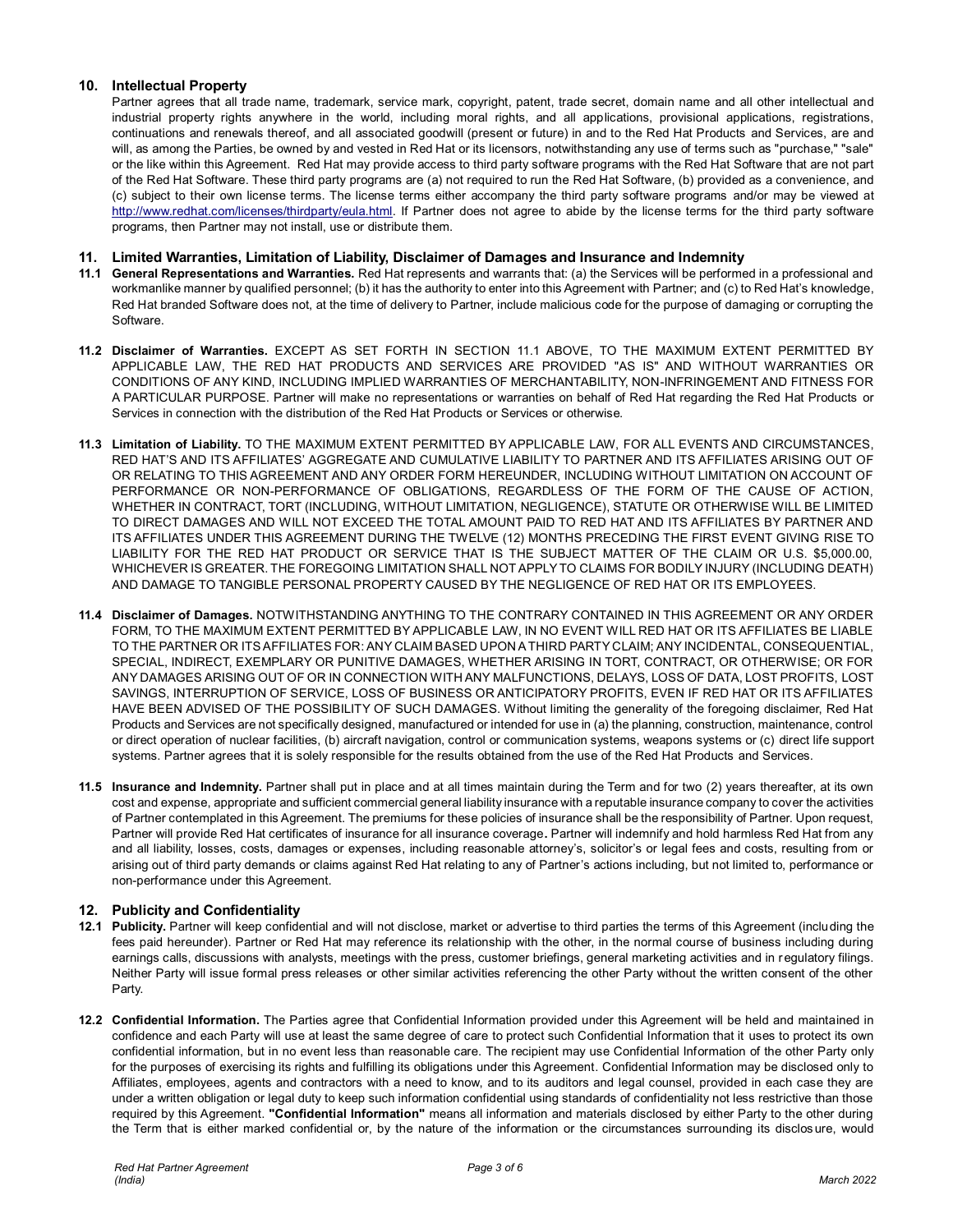reasonably be considered confidential. Confidential Information does not include information that (i) is or later becomes publicly available without breach of this Agreement, or is disclosed by the disclosing Party without obligation of confidentiality; (ii) is known to the recipient at the time of disclosure by the disclosing Party without obligation of confidentiality; (iii) is independently developed by the recipient without use of the Confidential Information; (iv) becomes lawfully known or available to the recipient without restriction from a source having the lawful right to disclose the information; (v) is generally known or easily ascertainable by parties of ordinary skill in the business of the recipient; or (vi) is software code in either object code or source code form that is licensed under an open source license. Except in relation to Partner's obligations pursuant to Section 12.1, both Parties agree that obligations of confidentiality will exist for a period of two (2) years following initial disclosure of the particular Confidential Information.

## **13. Termination**

- **13.1 Term.** This Agreement begins on the Effective Date and continues until the expiration or termination of all applicable Program Appendices ("**Term**"). The term of each Program Appendix is independent of the term of any other Program Appendix. "**Effective Date**" means the first date when both Parties have fully accepted or signed the Agreement.
- **13.2 Termination by Red Hat or Partner.** Red Hat may (without prejudice to any other right or remedy) terminate this Agreement in whole or in part (including any Program Appendix and Partner's participation in any Program) for any reason at any time upon ninety (90) days prior written notice to Partner. If Partner or Red Hat breaches the terms of this Agreement, and the breach is not cured within thirty (30) days after written notice of the breach is given to the breaching Party (except for payment obligations, in which case five (5) days), then the other Party may, by giving written notice of termination to the breaching Party, terminate this Agreement in whole or in part (including any Program Appendix and Partner's participation in any Program) without prejudice to any other right or remedy; unless a shorter cure period is otherwise stated under this Agreement or in the applicable Program Appendix and provided that no cure period is required for a breach of Sections 8, 9.1, 12.2 or 14.3 hereof.
- **13.3 Effect of Agreement Termination or Expiration**. Termination or expiration of this Agreement in whole for any reason will immediately terminate Partner's participation in any and all Programs. Upon such termination or expiration, Partner will immediately (i) cease referring to itself as a Red Hat Partner, or any other title associated with the Program, and using those titles in any communication or advertising; (ii) to the extent applicable, cease all promotion, demonstration, sale(s) and distribution of the Red Hat Products and/or Services; (iii) cease all use of the Red Hat Marks; (iv) return or destroy, at Red Hat's option, all printed materials containing Red Hat Marks, including all documentation and Promotional Materials; and (v) remit all fees due to Red Hat within fifteen (15) days of such termination or expiration. If the termination is not the result of a Partner breach, the Partner will be entitled to sell, for a period of no longer than sixty (60) days after termination, any of its inventory of Red Hat Products (subject to this Agreement) for which Red Hat has been fully paid and that are required to fulfill any unperformed contracts of Partner outstanding at the date of termination or expiration. All rights and obligations of the Parties under this Agreement and all applicable Program Appendices will terminate immediately, except that obligations under Sections 6, 7, 8.2, 10, 11.2 – 11.5, 12, 13.3 - 13.4, 14.1 - 14.3, 14.6, 15 and 16 hereof, and any Partner payment obligations will survive such termination or expiration. Termination of this Agreement shall not affect any agreements between Red Hat and any End User.
- **13.4 No Compensation.** Upon termination or expiration of this Agreement for any reason or at any time, Red Hat will have no obligation to Partner (except as Red Hat otherwise may be liable to Partner for Red Hat's material breach of this Agreement), or to any employee, agent or representative of Partner, for compensation or for damages of any kind, whether on account of the loss by Partner or such employee, agent or representative of present or prospective sales, investments, compensation or goodwill. Partner hereby indemnifies and holds Red Hat harmless from and against any and all claims, costs, damages and liabilities whatsoever asserted by any employee, agent or representative of Partner under any applicable cancellation, termination, labor, social security, payments under national insurance, or other laws or regulations.

## **14. General Provisions**

- **14.1 Governing Law and Venue.** This Agreement shall be governed by and construed according to the laws of the Republic of India. All disputes, differences or questions arising out of this Agreement including the interpretation of the terms herein or with regard to the obligations, failure or breach of any terms thereof by any of the Parties and/or compensation/damages payable under this Agreement or of any matter whatsoever arising under this Agreement, which have not been settled amicably within thirty (30) days from the commencement of informal negotiation, shall be referred by either Party to arbitration in accordance with the Arbitration and Conciliation Act 1996 (laws of India) and the award made in pursuance thereof shall be binding on the Parties. The seat of Arbitration shall be in Mumbai, India. The proceedings of arbitration shall be conducted in English. The arbitral tribunal shall consist of one (1) arbitrator to be appointed by the mutual agreement of the Parties, failing which the appointment shall be made under the terms of the said Arbitration and Conciliation Act. The decision or award so given by the arbitrator shall be final and binding on the Parties hereto. Subject to the provisions of the Arbitration and Conciliation Act 1996, Red Hat may at any time without regard to any notice periods required by the provisions hereof, and as often as is necessary or appropriate, seek interlocutory, provisional or interim relief or remedies from any court of competent jurisdiction (including, without limitation, to the extent available under applicable law, a temporary restraining order or preliminary injunction).
- **14.2 Notices.** All notices, consents, waivers and other communications required or permitted by this Agreement must be in English, in writing, and will be deemed given when (a) delivered to the appropriate address by hand or by nationally recognized overnight courier service (costs prepaid); (b) sent by facsimile or e-mail with written confirmation of transmission by the transmitting equipment delivered promptly thereafter; or (c) received by the addressee, if sent by certified mail, return receipt requested, in each case to the following addresses, facsimile numbers or e-mail addresses and marked to the attention of the person (by name or title) designated hereafter (or to such other address, f acsimile number, e-mail address or person as a party hereto may designate by notice to the other parties hereto): For Partner: the most current address/fax number indicated by Partner to Red Hat in writing. For Red Hat: Head of Legal Asia Pacific Region, 8 Shenton Way, #11-00, Singapore 068811.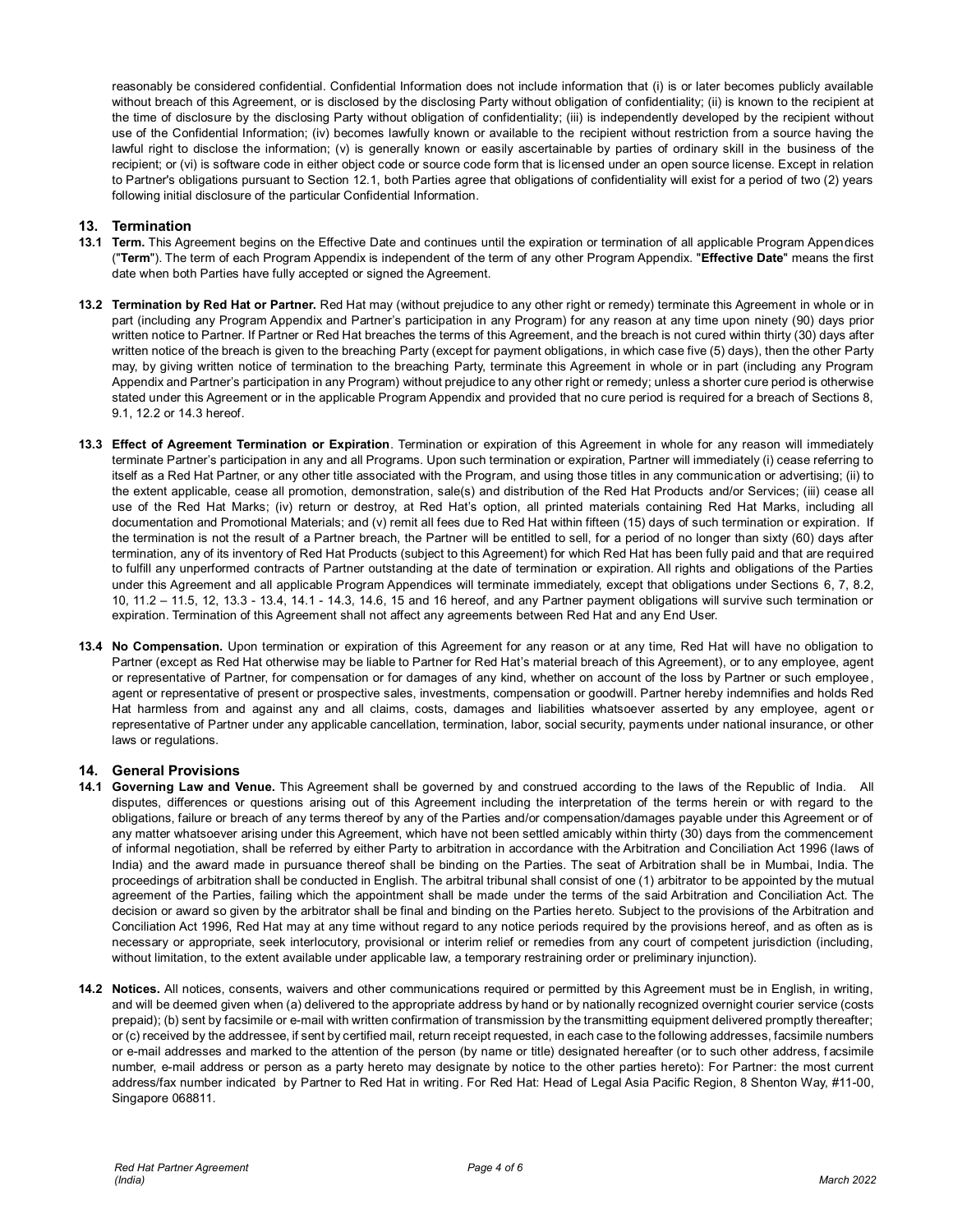## **14.3 Compliance with Law and Export Controls.**

- **14.3.1** As between Red Hat and Partner, Partner (a) understands that countries, including the U.S., may restrict the import, use, export, re-export or transfer of encryption products and other controlled materials (which may include Red Hat Products, Services or related technical information) ("**Controlled Materials**"); (b) will be solely responsible for compliance with any such import, use, export, re-export or transfer restrictions in connection with Partner's use, sale and/or distribution of Controlled Materials; and (c) will be the importer and exporter of record of the Controlled Materials that Partner uses, sells and/or distributes, and is responsible for all associated obligations, including but not limited to, paying all import duties and tariffs, and obtaining any required regulatory approvals, registrations, and export and import licenses.
- **14.3.2** Partner acknowledges that Red Hat may be prohibited from providing Controlled Material(s) if Red Hat has knowledge or reason to believe that a violation of the applicable law will or has occurred.
- **14.3.3** As required by U.S. law, Partner represents and warrants that it: (a) understands that certain of the Controlled Materials are of U.S. origin and subject to export controls under the U.S. Export Administration Regulations (the "**EAR**"); (b) is not located in (or owned or controlled by any person or entity located in) any country listed in Country Group E:1 in Supplement No. 1 to part 740 of the EAR or by any person or entity listed on the U.S. Department of Treasury Office of Foreign Assets Control ("OFAC") list of Specially Designated Nationals and Blocked Persons ("SDNs") (and is not 50% or more owned or controlled by any one or more persons or entities identified on the SDN list); (c) will not export, re-export or transfer the Controlled Materials to (1) any prohibited destination, (2) anyone who has been prohibited from participating in U.S. export transactions by any federal agency of the U.S. government or (3) any end user who Partner knows or has reason to know will use them in the design, development or production of nuclear, chemical or biological weapons, or rocket systems, space launch vehicles, or sounding rockets, or unmanned air vehicle systems or any other prohibited use under the EAR; and (d) understands and agrees that if it is in the United States and exports, re-exports or transfers the Controlled Materials to eligible end users, it will, to the extent required by EAR Section 740.17(e), submit semi-annual reports to the U.S. Commerce Department's Bureau of Industry and Security, that include the name and address (including country) of each transferee.
- **14.3.4** Partner and its Affiliates and any other persons performing any activities related to this Agreement, will comply with all applicable laws and regulations including all applicable anti-corruption laws and regulations, such as the U.S. Foreign Corrupt Practices Act and the U.K. Bribery Act (collectively, the "**Anti-Corruption Laws**"), and will not engage in conduct that would cause Red Hat to violate any law or regulation including the Anti-Corruption Laws. None of Partner or its Affiliates, or any other persons performing activities related to this Agreement shall, directly or indirectly, offer, pay, promise to pay, or authorize the payment of anything of value to any government or public official to influence that government or public official in his or her official capacity, in order to retain or obtain business for Partner or Red Hat, or to secure any improper advantage for Partner or Red Hat. For purposes of this Agreement, government or public official includes employees and officers of a government agency, department or instrumentality, as well as the employees or officers of government-owned or government-controlled companies, public international organizations, political parties and candidates for political office. None of Partner or its Affiliates, or any other persons performing activities related to this Agreement shall, directly or indirectly, offer, promise or give a financial or other advantage to any person in order to induce the recipient to improperly perform any relevant function or activity, or to reward the recipient for the improper performance of any relevant function or activity, nor shall they solicit or accept a financial or other advantage from any person in exchange for the improper performance of any relevant function or activity. Partner will not submit any falsified documents or records to Red Hat. Partner will not permit its resellers or partners or any other third-party business partners (collectively, "**Supply Chain Entities**") acting on behalf of Partner in connection with the services performed under this Agreement to do anything that would violate or cause Red Hat to violate any law or regulation including the Anti-Corruption Laws. If Red Hat believes that Partner or any Supply Chain Entity has breached or may breach any of the provisions of this Section or a notice is provided pursuant to this Section, Red Hat may terminate the Agreement or suspend its performance without any liability to Partner.
- **14.3.5**Partner will not engage in any activity that is prohibited under the Anti-boycotting Act (50 USCA 2407) and the Restrictive Trade Practices or Boycotts Regulations of the EAR (set forth in 15 CFR Part 760) and shall comply with any applicable reporting requirements thereunder.
- **14.4 No Assignment.** This Agreement is only assignable by Partner with Red Hat's prior written consent. Any assignment made by Partner without Red Hat's prior written consent will be void and Red Hat will not be required to recognize the assignment. Red Hat may assign any or all of its rights and delegate or novate any or all of its obligations hereunder without the prior approval of Partner. At the request of Red Hat, Partner will execute any papers or documents reasonably necessary to give effect to such assignment or novation. Partner shall promptly notify Red Hat of any material change to its ownership structure.
- **14.5 Independent Contractor.** Partner and Red Hat are independent contractors for all purposes, without express or implied authority to bind the other. Neither Party nor its employees, agents or contractors is entitled to any employee benefits of the other. Each Party will be responsible for all costs and expenses incident to performing its business. Nothing in this Agreement shall be deemed to constitute a partnership or to create a relationship of principal and agent between the Parties for any purpose.
- **14.6 Force Majeure.** Neither Party will be liable for nonperformance or delays caused by acts of God, wars, riots, strikes, fires, floods, earthquakes, government restrictions, terrorist acts or other causes beyond its reasonable control. Upon the occurrence of any of the foregoing, the date of performance will be deferred for a period of time equal to the time lost by reason of the delay. This section does not relieve either Party of its obligation(s) to make payments.

## **15. Miscellaneous**

(a) All headings contained in this Agreement are inserted for identification and convenience, and will not be deemed part of this Agreement for purposes of interpretation. (b) If any provision of this Agreement is held invalid or unenforceable for any reason, but would be valid and enforceable if appropriately modified, then such provision will apply with the modification necessary to make it valid and enforceable. If such provision cannot be so modified, the Parties agree that such invalidity will not affect the validity of the remaining provisions of the Agreement.